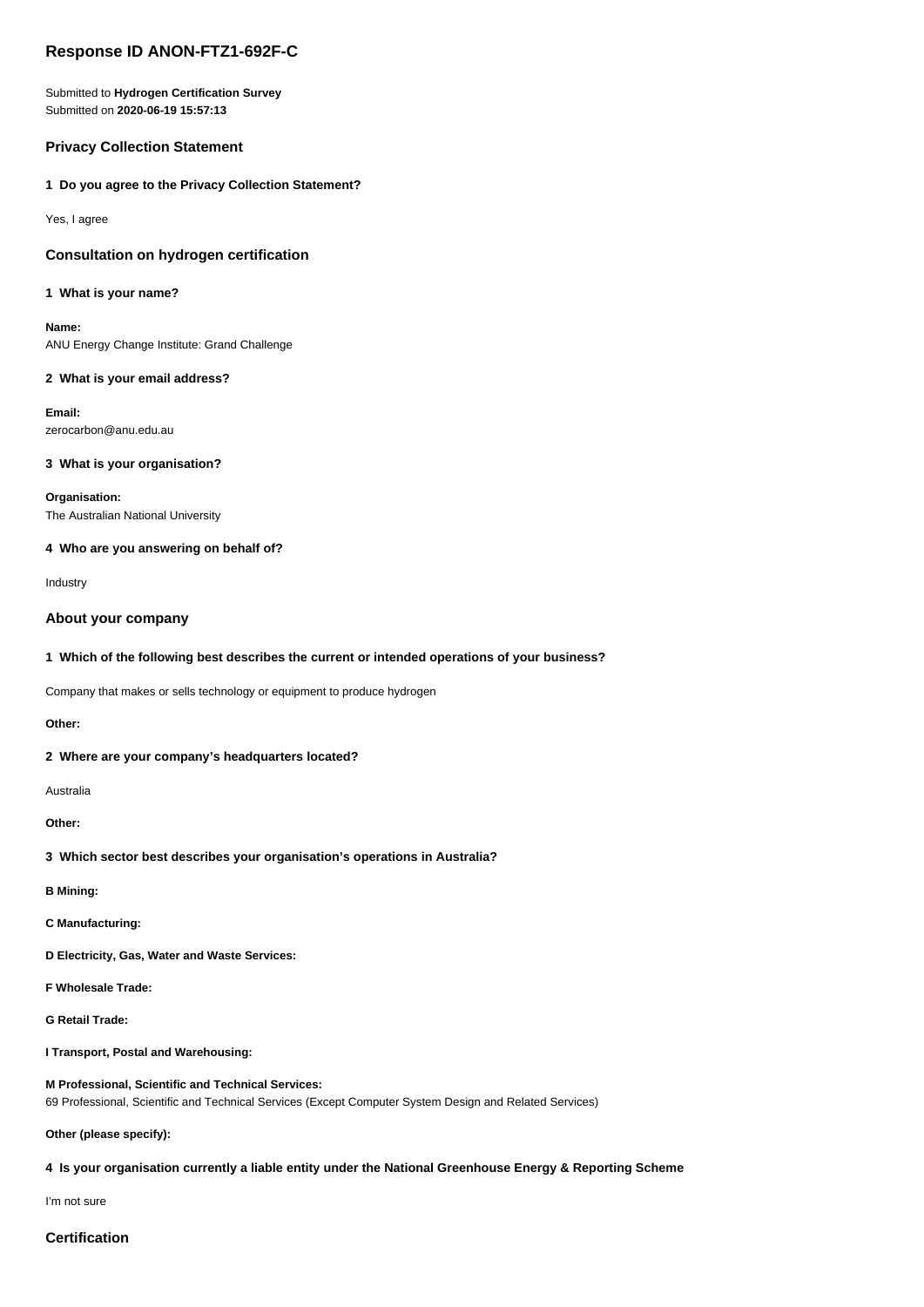#### **1 Which do you consider more important for your Australian operations?**

An international certification scheme

#### **2 For the scheme you nominated above, what is the ideal date to have it in place by?**

**Select year, starting from 2021:**

2023

#### **Why?:**

Australia has a potential comparative advantage in large scale production of low-/zero-carbon hydrogen and ammonia. We need to play an active, indeed leading, role in the development of the rules of international markets if we wish to optimise our opportunities for becoming a major exporter.

In contrast, Australia has a relatively small domestic economy. The costs of playing a leading role in establishing frameworks and technologies for the use of hydrogen in the domestic economy are therefore difficult for us to defray. Larger economies with clear comparative advantage in technology exports such as Germany, Japan, South Korea and the US will be able to move much faster and with much lower average cost than we can. It is thus likely to be in Australia's interest to be a technology follower when it comes to domestic use and integration of hydrogen and ammonia. Subsidies would therefore be much more efficiently directed at producers. Infant industry protection for consumption of hydrogen and ammonia in Australia would be highly inefficient given the relatively small size of our economy and the ready availability of cheap renewable electricity.

The obvious answer to the idea start date is "as soon as possible". That said, it is not worth locking in a substandard certification scheme in the interest of speed. The hydrogen economy is rapidly evolving and there is also value in not committing to a particular approach earlier than necessary to keep options open. 2023 is the earliest that large scale exports of low- and zero-carbon hydrogen and ammonia are expected to occur. There are risks to our export potential if the scheme is not in place by this time.

Between now and 2023 Australian government, business, research and community organisations should work with each other and engage actively with international stakeholders. It is important that Australia play an active role in developing the rules of global hydrogen and ammonia markets and supply chains. In particular, we need to ensure that certification schemes and standards in other countries do not become technical barriers to trade for our exports.

# **3 If the ideal date was not achievable, what would be the latest date a certification scheme could be in place by without adversely affecting your Australian operations?**

**Select year, starting from 2021:** 2030

#### **Why?:**

Japan has set 2030 as the year they expect to begin large scale hydrogen imports, and many other hydrogen strategies within the IEA's Future of Hydrogen report are also noted or recommended to have 2030 milestones.

# **4 If both domestic and international schemes are important (Q7), should there be separate schemes or a single scheme? If there are separate schemes, what elements would be the most important to align and what linkages need to occur?**

**If both domestic and international schemes are important (Q7), should there be separate schemes or a single scheme? If there are separate schemes, what elements would be the most important to align and what linkages need to occur?:**

**5 A certification scheme would measure and track the carbon emissions associated with hydrogen production. Are there any existing carbon accounting methodologies that a certification scheme should align with or adopt (e.g. the Australian National Greenhouse and Energy Reporting System?).**

**A certification scheme would measure and track the carbon emissions associated with hydrogen production. Are there any existing carbon accounting methodologies that a certification scheme should align with or adopt (e.g. the Australian National Greenhouse and Energy Reporting System?).:**

A certification system designed to provide reliable information about greenhouse gas emissions should be the priority. Simple classification bands should be avoided given concerns around defining the criteria e.g. for "green" or "low-carbon" hydrogen and ammonia.

To this end, the adaptation and extension of existing reporting schemes which are internationally accepted is a fair and efficient way forward. In particular, this approach reduces the regulatory and reporting burden on firms which already report. In Australia's case, this would mean adopting and modifying as required the Australian National Greenhouse and Energy Reporting System.

We recommend that Australia pursue certified/accredited emissions-labelling without a threshold beyond which a certification is issued. This would provide transparency and correct market information asymmetries by providing emissions accounting, but would side-step issues of "green" or "clean" being defined differently in different places. This approach would by default allow importing countries to assess whether the emissions from Australian-produced hydrogen meet their own definitions of "green", "clean", "low", and so forth. This continuous accounting approach would interact with other emission accounting schemes such as the NGERS and IPCC accounting.

#### **6 Are there any other existing Australian regulatory frameworks that might interact with a certification scheme?**

### **Are there any other existing Australian regulatory frameworks that might interact with a certification scheme? :**

If Australia pursues a "Guarantee of Origin" scheme, along the lines of CertifHy in Europe, then a key feature will be the ability to identify "clean" energy used for hydrogen generation. In this case, green hydrogen certification could interact with the Renewable Energy Certificates (RECs) system. There may be complexities